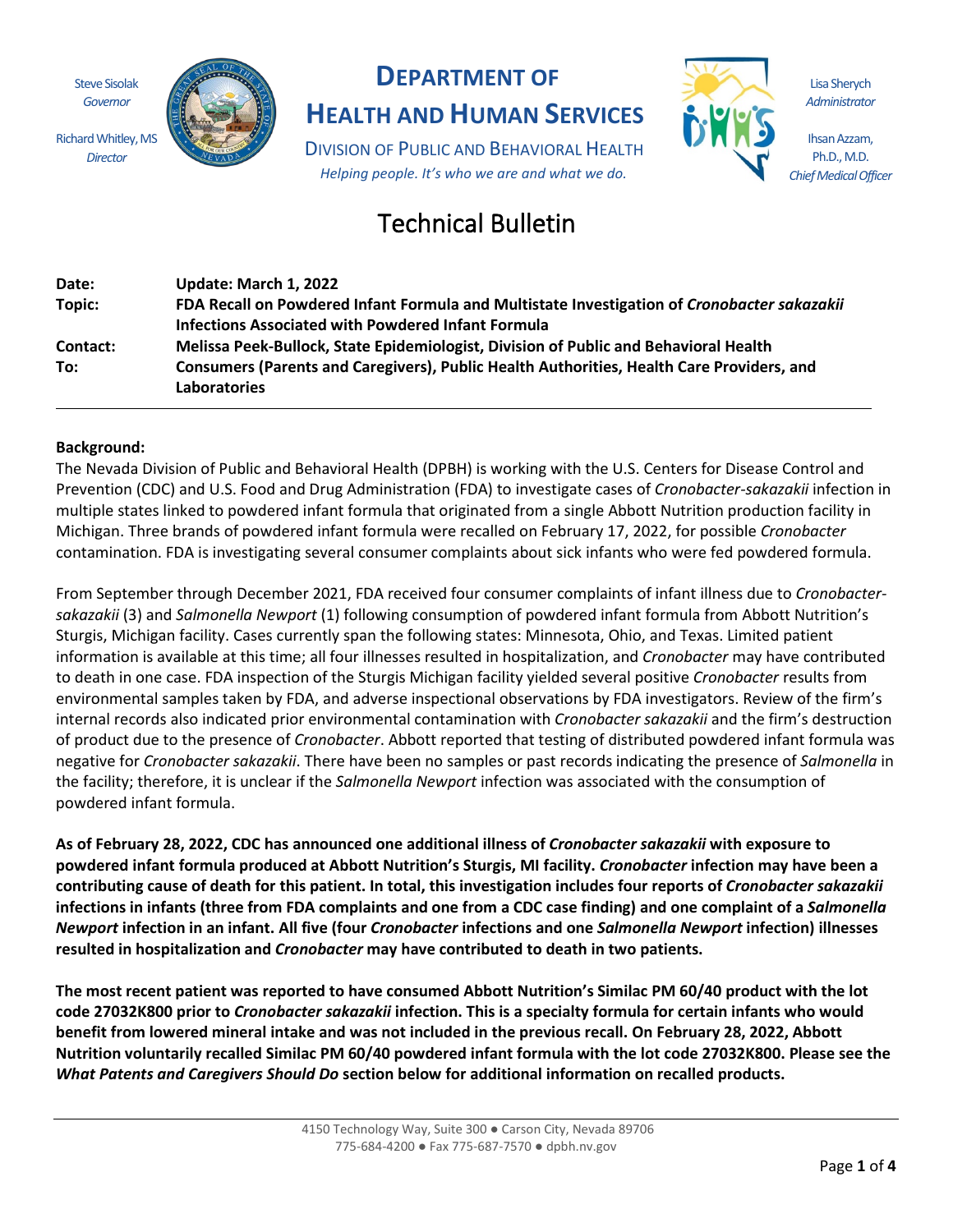*Cronobacter sakazakii*, formerly known as *Enterobacter sakazakii*, is an organism found naturally in the environment. It can live in dry foods, such as powdered infant formula, powdered milk, herbal teas, and starches. *Cronobacter* can cause diarrhea and urinary tract infections in people of all ages, but infection can be very serious in infants.

*Cronobacter* infections are rare, but they can be deadly in newborns. Infections in infants usually occur in the first days or weeks of life. About two to four cases are reported to CDC every year, but this figure may not reflect the true number of illnesses because most hospitals and laboratories are not required to report *Cronobacter* infections to health departments.

*Cronobacter* germs can cause a dangerous blood infection [\(sepsis\)](https://www.cdc.gov/sepsis/) or make the linings surrounding the brain and spinal cord swell [\(meningitis\)](https://www.cdc.gov/meningitis/index.html). Infants two (2) months of age and younger are most likely to develop meningitis if they get sick from *Cronobacter*. Other infants more likely to get sick are those born prematurely and those less able to fight germs and sickness because of illness or medical treatment, such as infants receiving chemotherapy for cancer.

*Cronobacter* infection can also be serious for older people and for people whose immune systems are weakened by other illnesses or conditions, such as HIV, organ transplants, or cancer.

## **What Parents and Caregivers Should Do:**

Recalled powdered infant formulas are **Similac**, **Alimentum**, and **EleCare**. **Do not use these brands if they meet all three of these conditions:**

- The first two digits of the code (lot number) are **22** through **37**, AND
- The code on the container contains "**K8**," "**SH**," or "**Z2**," AND
- The use by date (expiration date) is **4-1-2022 (APR 2022) or later**.

Abbott has also provided a website where consumers can check the lot number on their product to see if it is included in the above recall: [https://www.similacrecall.com/us/en/product-lookup.html.](https://www.similacrecall.com/us/en/product-lookup.html)

**In addition to the above recalled products, on February 28, 2022, Abbott Nutrition voluntarily recalled Similac PM 60/40 powdered infant formula with the lot code 27032K800. This is a specialty formula for certain infants who would benefit from lowered mineral intake and was not included in the previous recall. At this time, Similac PM 60/40 with lot code 27032K80 (can)/27032K800 (case) are the only type and lots of this specialty formula being recalled.**

**Do not feed infants recalled powdered formula. Throw it away or return it for a refund.** Visit [FDA's website](https://www.fda.gov/safety/recalls-market-withdrawals-safety-alerts/abbott-voluntarily-recalls-powder-formulas-manufactured-one-plant) for more information.

The first [symptom of](https://www.cdc.gov/cronobacter/definition.html) *Cronobacter* infection in infants is usually a fever, accompanied by poor feeding, crying, or very low energy. **You should take an infant with these symptoms to the doctor.**

Follow these five guidelines to protect your baby from *Cronobacter*:

- 1. Breastfeed.
- 2. Clean, sanitize and store feeding items and breast pump parts safely.
- 3. Consider using liquid formula when possible.
- 4. Prepare and store powdered infant formula safely.
- 5. Keep hands clean.

For more information about each of these five guidelines, please visit[: https://www.cdc.gov/cronobacter/infection-and](https://www.cdc.gov/cronobacter/infection-and-infants.html/)[infants.html/](https://www.cdc.gov/cronobacter/infection-and-infants.html/)

#### **What Public Health Authorities Should Do:**

On Feb. 16 and 17, 2022, CDC issued a call for cases through various channels including Epi-X and the Emerging Infections Network (EIN). DPBH is working with CDC and FDA to identify any potentially associated cases in Nevada.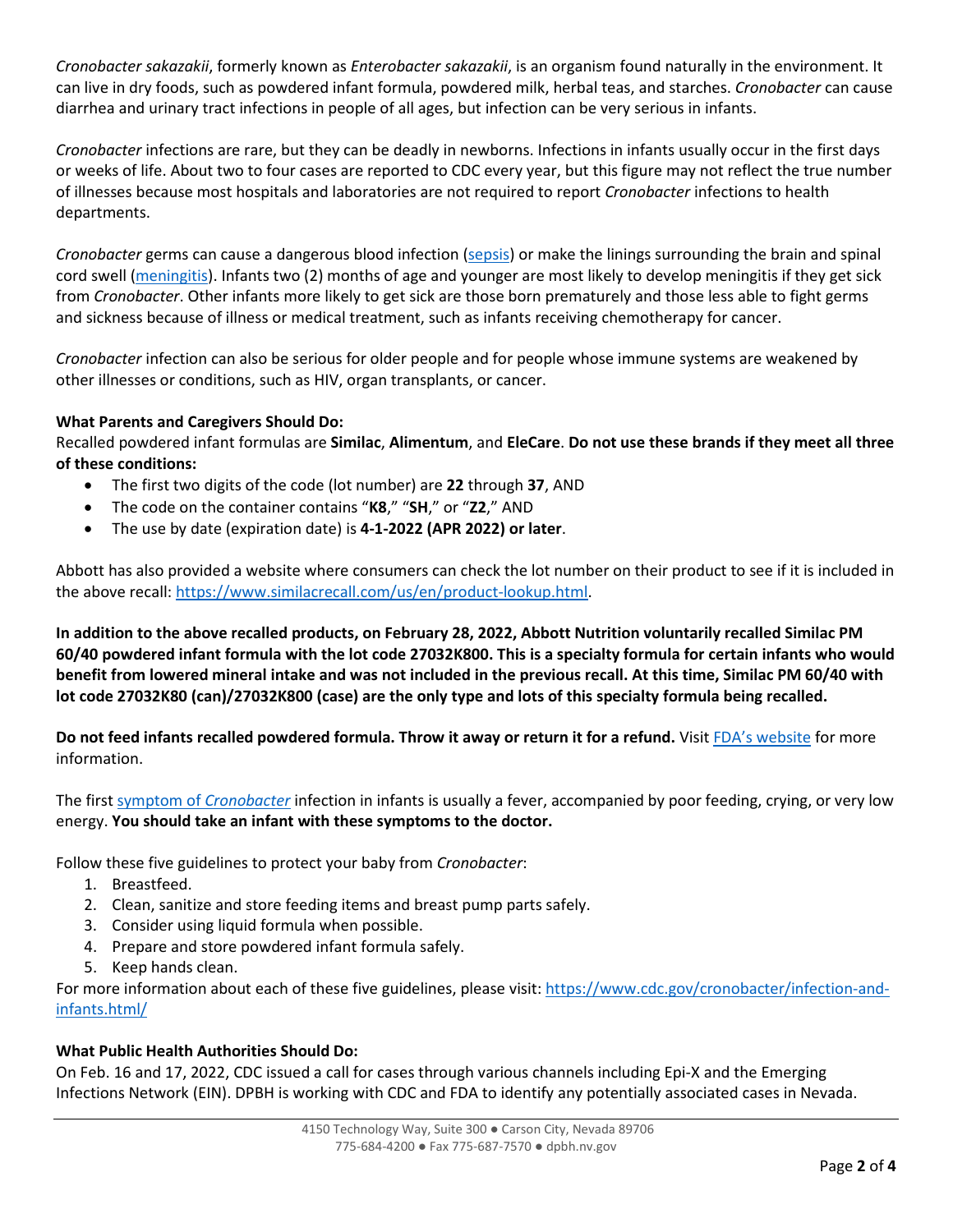Please report any infants (<12 months old) with laboratory-confirmed *Cronobacter sakazakii* infections since November 2020 to [dpbhepi@health.nv.gov.](mailto:dpbhepi@health.nv.gov)

If an isolate of *Cronobacter sakazakii* is available, please hold the isolate for potential molecular strain typing.

## **What Health Care Providers and Laboratories Should Do:**

*Cronobacter* multi-species complex is a group of gram-negative bacteria that exists in the environment and which can survive in very dry conditions. The natural habitat for *Cronobacter* is not known. It has been found in a variety of dry foods, including powdered infant formula, skimmed milk powder, herbal teas, and starches, as well as in wastewater. *Cronobacter sakazakii* rarely causes human illness but can cause infant septicemia and severe meningitis that typically results in long-term neurological consequences or death in infants (<12 months old), *Cronobacter* usually causes sepsis or severe meningitis. Some infants may experience seizures. Those with meningitis may develop brain abscesses or infarcts, hydrocephalus, or other serious complications that can cause long-term neurological problems. Diagnostic evaluation and treatment should be guided by the clinical presentation.

Healthcare providers and laboratories should report infections with *Cronobacter sakazakii* from infants (<12 months of age) and/or if they become aware of an infant that consumed formula from a recalled lot and subsequently become ill, but does not have a laboratory diagnosis to their respective local health department:

| <b>Health Department</b>        | County                          | <b>Phone Number to Report</b>           |
|---------------------------------|---------------------------------|-----------------------------------------|
| Southern Nevada Health District | Clark                           | (702)-759-1300 (24 hours)               |
| (SNHD)                          |                                 |                                         |
| Washoe County Health District   | Washoe                          | (775)-328-2447 (24 hours)               |
| (WCHD)                          |                                 |                                         |
| Carson City Health and Human    | Carson City, Douglas, Lyon, and | (775)-887-2190 (M-F 8:00 AM to 5:00 PM) |
| Services (CCHHS)                | Storey                          | (775)-887-2190 (after hours)            |
| Nevada Division of Public and   | All other Counties              | (775)-684-5911 (M-F 8:00 AM to 5:00 PM) |
| <b>Behavioral Health (DPBH)</b> |                                 | (775) 400-0333 (after hours)            |

The local health departments will facilitate any necessary testing of the product.

#### *Questions:*

*For updated guidance, please review the DPBH Technical Bulletin [website](http://dpbh.nv.gov/Resources/Technical_Bulletins-New/) and Nevada's Health Response [website](https://nvhealthresponse.nv.gov/) regularly. Please email [dpbhepi@health.nv.gov](mailto:dpbhepi@health.nv.gov) for other questions regarding Cronobacter sakazakii.*

#### **References:**

CDC *Cronobacter* information: https://www.cdc.gov/cronobacter/infection-and-infants.html

FDA Health Advisory: [https://www.fda.gov/food/outbreaks-foodborne-illness/fda-investigation-cronobacter-and](https://www.fda.gov/food/outbreaks-foodborne-illness/fda-investigation-cronobacter-and-salmonella-complaints-powdered-infant-formula-february-2022)[salmonella-complaints-powdered-infant-formula-february-2022;](https://www.fda.gov/food/outbreaks-foodborne-illness/fda-investigation-cronobacter-and-salmonella-complaints-powdered-infant-formula-february-2022) https://www.fda.gov/news-events/pressannouncements/fda-warns-consumers-not-use-certain-powdered-infant-formula-produced-abbott-nutritions-facility

#### Abbott recall information:

[https://www.similacrecall.com/us/en/home.html?gclid=EAIaIQobChMI7\\_P1rI2X9gIVEyCtBh3EngA2EAAYASAAEgKUPfD\\_](https://www.similacrecall.com/us/en/home.html?gclid=EAIaIQobChMI7_P1rI2X9gIVEyCtBh3EngA2EAAYASAAEgKUPfD_BwE&gclsrc=aw.ds) [BwE&gclsrc=aw.ds](https://www.similacrecall.com/us/en/home.html?gclid=EAIaIQobChMI7_P1rI2X9gIVEyCtBh3EngA2EAAYASAAEgKUPfD_BwE&gclsrc=aw.ds)